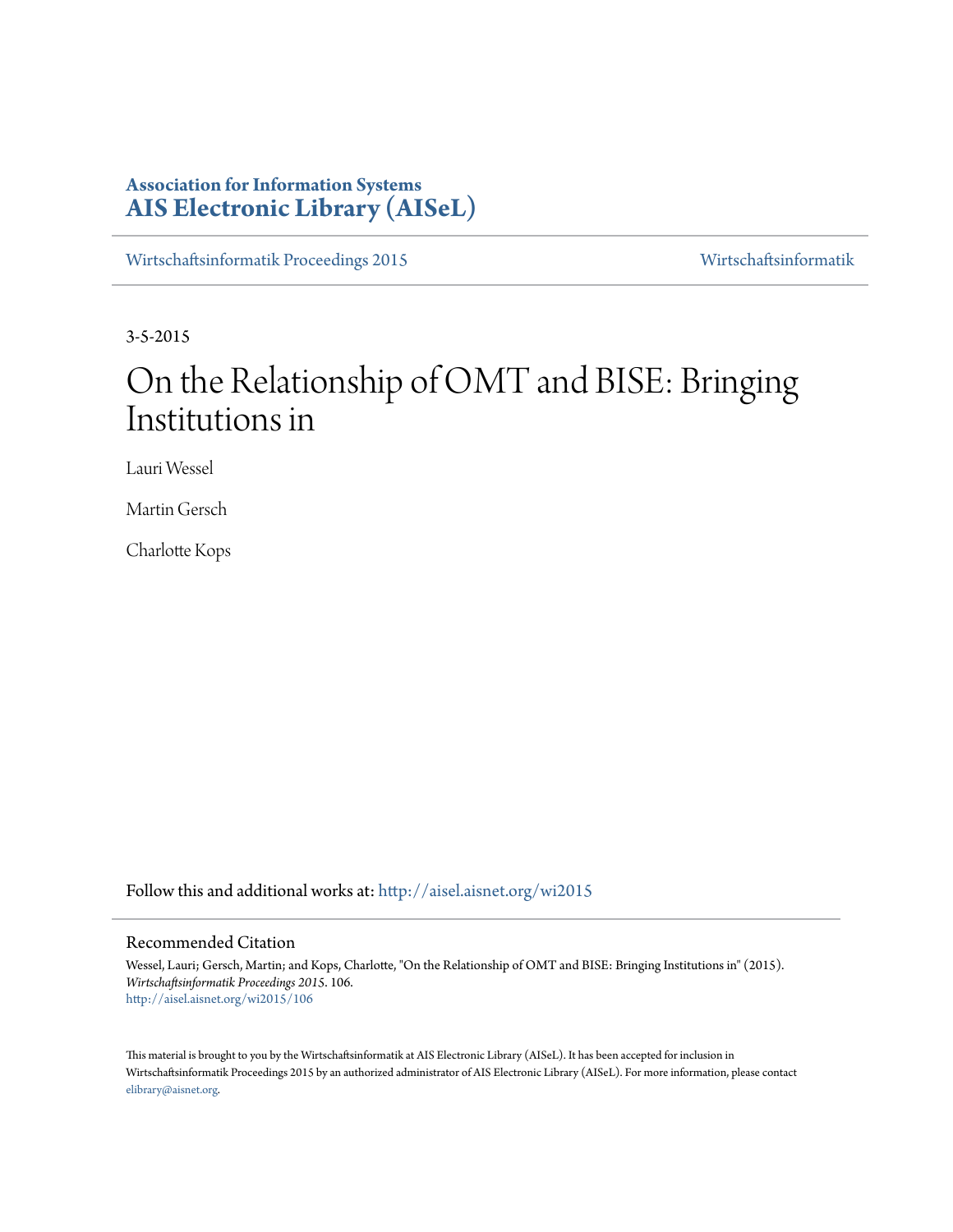# **On the Relationship of OMT and BISE: Bringing Institutions in**

Lauri Wessel<sup>1,\*</sup>, Martin Gersch<sup>1</sup>, Charlotte Kops<sup>1</sup>

<sup>1</sup> Freie Universität Berlin, Fachbereich Wirtschaftswissenschaft, Department Wirtschaftsinformatik, Germany

{lauri.wessel, martin.gersch. charlotte.kops}@fu-berlin.de

**Abstract.** This paper advances Picot and Baumann's (2009) central paper on how organization and management theory (OMT) can enhance business information systems engineering (BISE). In particular, we extend their focus in three ways. We introduce the industry and inter-organizational relations as levels of analysis, which are of interests to BISE and we show specific methods to advance the links between OMT and BISE. We exemplify these points by a case study on BreatheCorp., a multinational company that recently entered into the provision of eHealth-based ventilation care services in Germany. Through our empirical study, we can also contribute to theorizing the role of context for inter-organizational information systems (IOIS).

**Keywords:** Organization and Management Theory, Business Information Systems Engineering, Theoretical Foundations, Neoinstitutional Theory, Institutional Logics

# **1 Introduction**

Discussions about the theoretical foundations of business information systems engineering (BISE) have become a vibrant topic within the German [1, 2] as well as Anglo-America BISE communities [3, 4]. On the one hand, scholars have carefully documented the commonalities and differences among the BISE and Information Systems (IS) disciplines [1]. On the other, scholars have also called to consider Organization and Management Theory (OMT) in order to substantiate BISE's theoretical foundations [2]. In particular, Picot and Baumann [2] have pointed out that BISE can benefit from closer considerations of OMT since the latter is particularly strong at explaining the organizational context of technology implementation and that considering this context would facilitate the development of more powerful artifacts.

The goal of this paper is to extend this work in three ways. First, Picot and Baumann [2] point out three exemplary streams of theory, which could inform BISE: a coordination perspective informed by organizational economics, an information processing perspective as well as an organizational change perspective. While these perspectives allow theorizing how organizational contexts matter for the development of

<sup>12&</sup>lt;sup>th</sup> International Conference on Wirtschaftsinformatik,

March 4-6 2015, Osnabrück, Germany

Wessel, L.; Gersch, M.; Kops, C. (2015): On the Relationship of OMT and BISE: Bringing Institutions in, in: Thomas. O.; Teuteberg, F. (Hrsg.): Proceedings der 12. Internationalen Tagung Wirtschaftsinformatik (WI 2015), Osnabrück, S. 1588-1602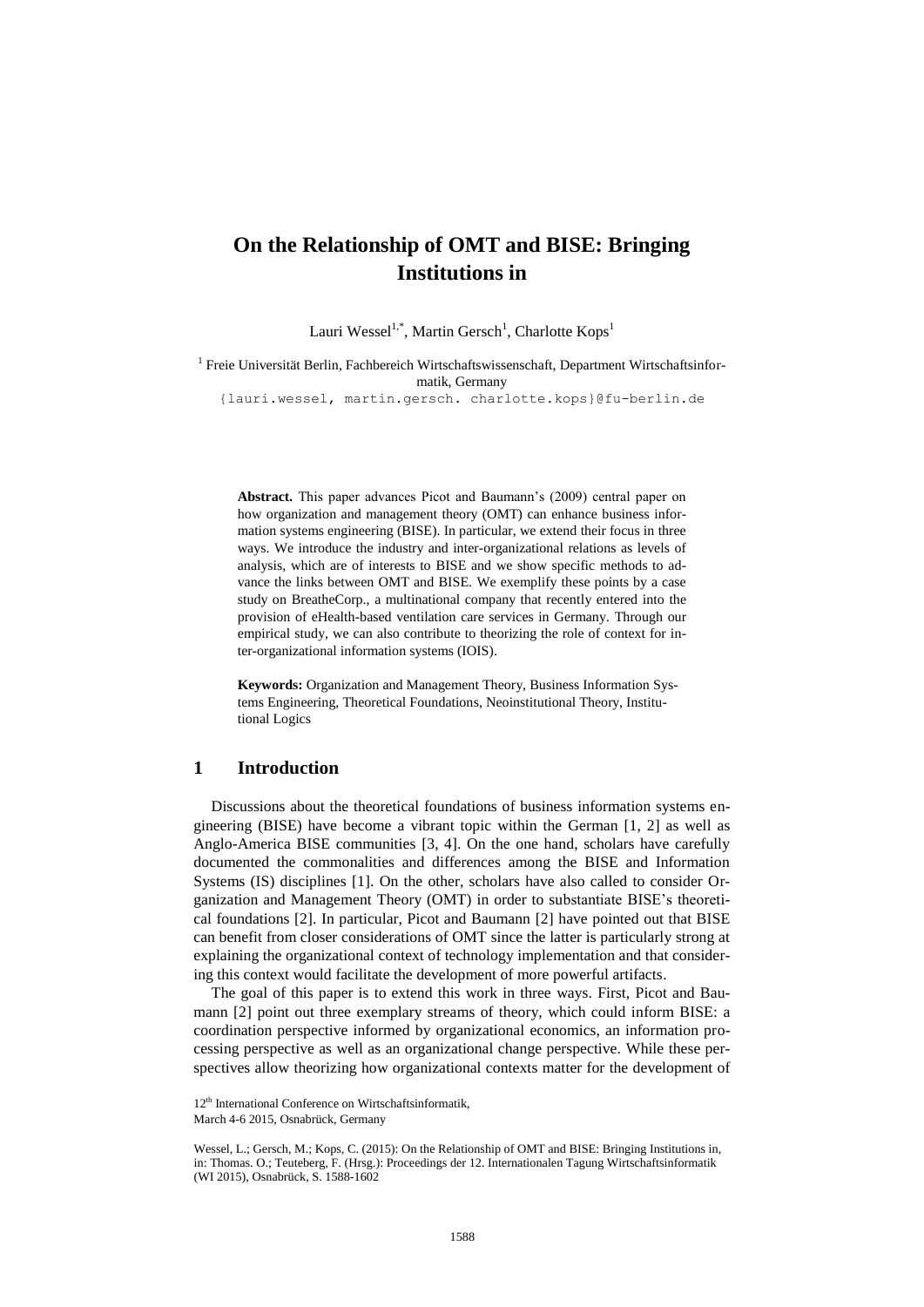several artifacts, these perspectives remain comparatively silent about other levels of analysis than the organization. Thus, we introduce the industry, or field-level as a level of analysis that needs to be considered in the development of artifacts. Second, we also stress that OMT can offer insights into how the inter-organizational, or, network-level of analysis matters for information technology implementation [5, 6]. Third, although invaluable in terms of conceptual advancement, Picot and Baumann [2] remain somewhat silent on what methods could be used to exploit the mutually enhancing potential of OMT and BISE. Since we exemplify our points by an inductive case study of BreatheCorp., a multinational company with a market capitalization of about 28 billion Euros, we also show that qualitative methods can be helpful for advancing BISE through using OMT. Our analysis draws on more than 3,000 pages of qualitative data material that we collected from BreatheCorp. between 2004 and 2014. Moreover, through this empirical work, we can also extend the study of interorganizational information systems (IOIS) by studying how specific contexts and idiosyncratic development processes matter for their development [5]. We fully acknowledge that a single-n case study may not suffice for a robust, generalizable argument. However, given that the nature of this work is exploratory, we aim to use the case as an exemplification of our argument that the contexts which reside outside the firm, matter tremendously for the design of IS and IS-based services.

Against this background, we differentiate between the field-level of analysis, the inter-organizational level and the organizational level of analysis. Further levels of analysis like the individual are, of course, conceivable. However, developing such multi-level arguments quickly becomes increasingly complex theory-wise [38; 39]. Since the field, or, industry and inter-organizational relations are particularly virulent in our empirical field, we thus opted to focus on these two in the context of this paper.

Our rationale to choose BreatheCorp. was two-fold. On the one hand, we observe a surge of interest into eHealth applications within the BISE community. The mere number of submissions to eHealth-related tracks at the *Multikonferenz Wirtschaftsinformatik* (MKWI) alone is a testament to the popularity of this topic. The fact that these tracks have been persistently hosted over the last conferences also corroborates this point. On the other, while the academic interest in eHealth is certainly impressive, the practical impact of eHealth in Germany is not. Public [7, 8], private [9-11] as well as industrial [12] think-tanks have widely bemoaned that eHealth applications diffuse much too narrowly into medical practice. In fact, a recent study carried out in health policy stressed that, in an international comparison, IT-adoption rates in German health care fell back far behind adoption rates in other countries [13].

As it is widely agreed that the non-spread of eHealth is less an issue of missing technological applications but more of context factors like regulation, professional autonomy and the ways in which these shape inter-organizational relationships, we chose health care as an exemplary context [14]. This allowed us to explore how theoretical considerations of the industry, or, field-level of analysis as well as the interorganizational level of analysis can enhance BISE's practical punch. We find that, on the level of the field of health care, BreatheCorp.'s decision were closely bound by context conditions defined by the statutory health insurance. On the level of the interorganizational network we find that BreatheCorp. *depends* on cooperations with med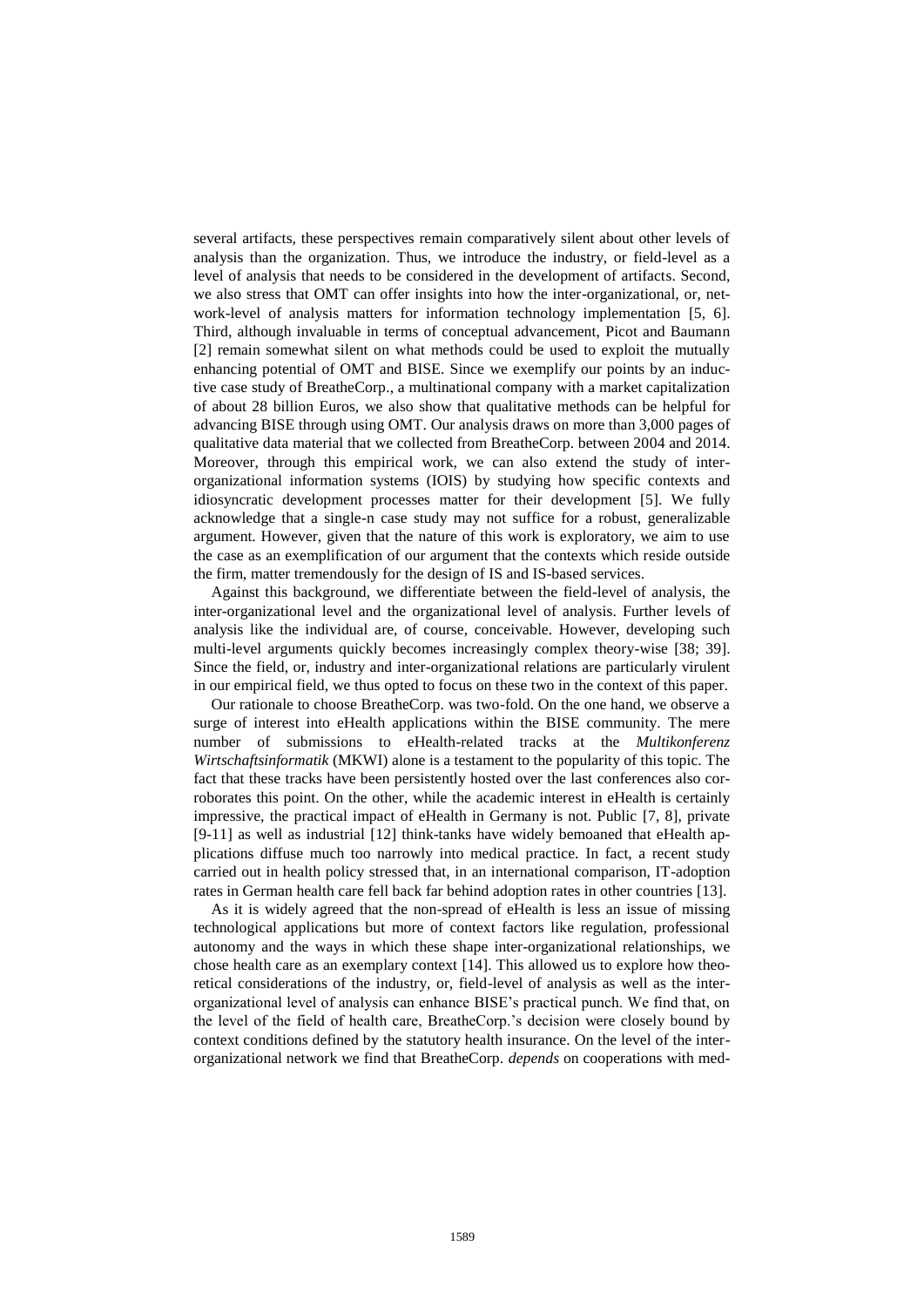ical professionals and that the professional dominance in health care introduces idiosyncratic power relations on the level of this cooperation. Since there is already indicative evidence that non-considerations of these aspects trigger user resistance to technology implementation in health care [15], we strive to show how these contexts mattered for BreatheCorp. and that these need to be considered in the development of artifacts like information systems, which span multiple organizations [5], or applications that share information between patients and doctors and/ or family members.

To wit, we do not aim to develop single artifacts in this study but to extend Picot and Baumann's [2] points by adding other levels of analysis and suggesting specific methods by using the example of inter-organizational information systems (IOIS) in healthcare. However, the development of theoretically informed artifacts is important for future research.

Given that this paper draws on OMT as well as BISE but that both disciplines occasionally use different templates to present their papers, we used a standard OMT paper format. Hence we proceed in four major steps. First, we offer a brief development of our theoretical argument. Second, we introduce our methods and, third, we display our findings. Fourth, we discuss how this study advances extant work.

# **2 Theoretical Background**

#### **2.1 Marco-Level Contexts and Technology Adoption in Organizations**

Scholarship across different disciplines has shown how the environment of organizations affects organizational decisions to adopt specific technologies. For instance, information systems research has shown that organizations adopt information systems, at least in part, in order to appear legitimate in the eyes of important stakeholders [16]. Furthermore, competitive pressures increasingly demand firms to cooperate with each other both in the development of technology [6] and in other industries where inter-organizational information systems are implemented to govern supply chains [5, 17]. Similarly, organizational scholars have linked technology adoption decisions to macro-social processes unfolding in industries or even entire societies. For instance, larger trends like the spread of total quality management led organizations to adopt techniques like decision support systems [18]. Against this background, it may come as a surprise that information systems scholars have called for integrating more macro-level of analysis in BISE already 2001. Orlikowski and Barley [19: 146] pointed out that BISE delivers the "tangible solutions to real-world problems" whereas macro-social theories could deliver the theoretical foundations for the development of powerful artifacts.

#### **2.2 First Steps Towards Laying the Theoretical Foundations of BISE**

Picot and Baumann [2] have made invaluable steps to connect BISE with theories of the organizational context in order to inspire the development of more effective artifacts. Their point is similar to Frank et al. [1], who suggested that theoretically-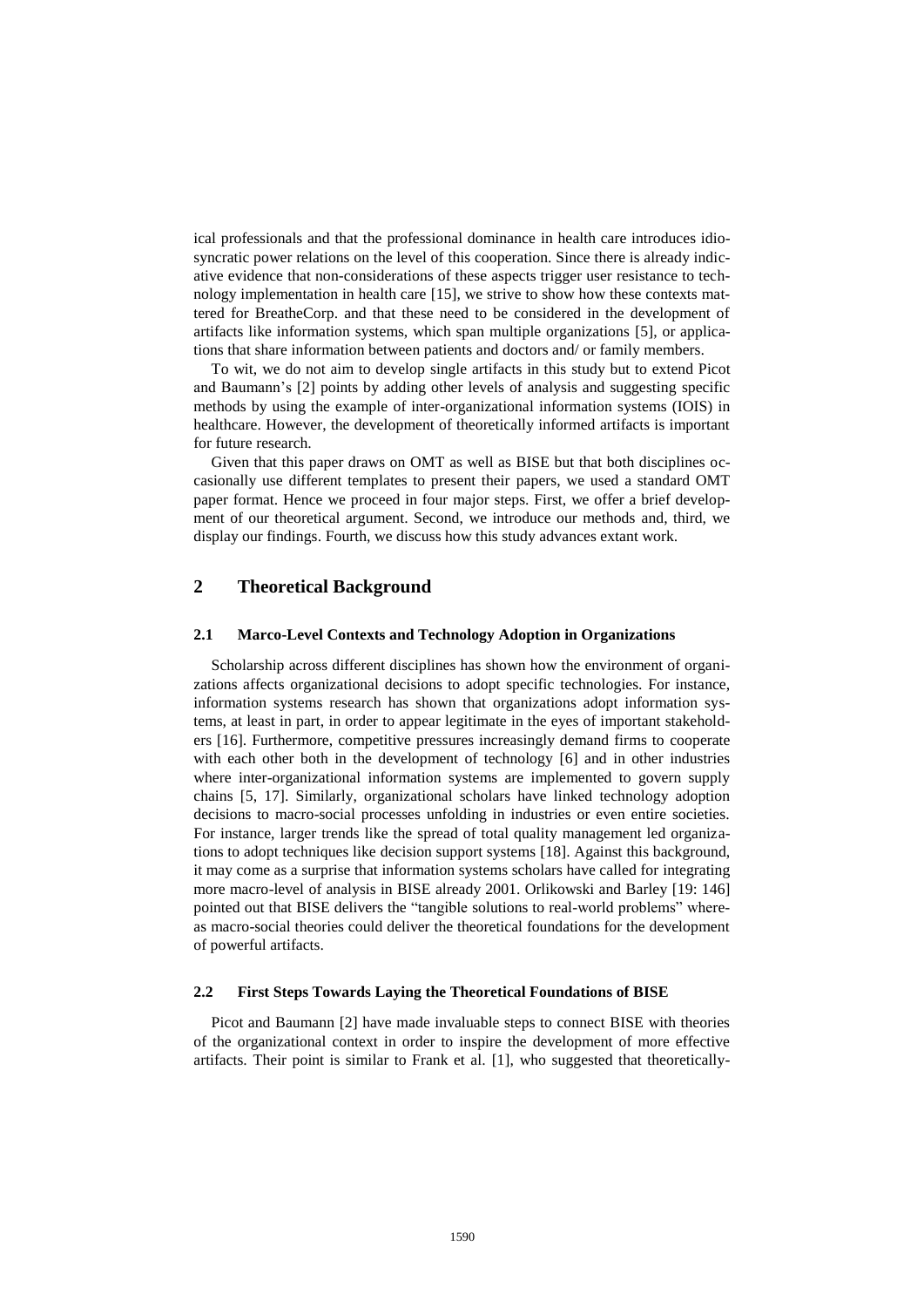driven research and practically-driven research should be understood more as complements than as contradictions. Yet, the nuances of both works are different since Frank and colleagues [1] paid more attention to comparing the relative emphasis of IS research within the U.S. with that of the community in German-speaking Europe. Picot and Baumann [2], in turn, stress that closer considerations of OMT in BISE could help BISE-scholars to develop more effective artifacts.

More specifically, they pointed out three streams of theories that could be of help here [for the following see 2: 64 f.]. The first stream embraces economic theories like transaction costs economics as well as agency theories. These can help to understand individual incentives as well as information asymmetries, which need to be considered during new technology implementation. The second stream is concerned with information processing. This is the process by which firms scan their environments, absorb information and design organizational structures and information systems accordingly. Arguably, this stream has similarities to considering the industry as an own level of analysis, yet, this stream still puts the firm centerfold by taking the environment as more or less given. Thus, this stream does not problematize the environment in the way it could be problematized (see below). The last stream resolves around project management and organizational change. It looks at how human relations matter for technology implementation and strives to explain how fits of the technological system with the social structure in organizations matter for the development of artifacts.

Notwithstanding the invaluable progress promised by these three streams, we find that they cannot fully capture the industrial and inter-organizational levels of analysis. More precisely, there are settings like health care, education or professional services like the law that are a) more or less regulated by state and b) highly professionalized. In these contexts factors from outside the firm have a decisive influence on what firms can do. Yet, the theories discussed before set the level of analysis to the firm. Therefore, they cannot fully grapple with these factors. While the information processing perspective links the firm to its environment, it also downplays the role of actors like the state and the profession since it looks at the agency of the firm, which decides what elements from the environment are important. Yet, this agentic view discounts the decisive influence that the state and the professions have on firms and that can substantially limit organizational agency. Reimers and colleagues [5], indeed, made a similar observation when they reported on the evolution of their research on inter-organizational information systems (IOIS). Finding that taking the firm as sole level of analysis makes it difficult to understand the evolution and impact of these systems, they moved toward a more process-oriented as well as institutional view on IOIS. We carry on in this spirit.

#### **2.3 Institutional Perspectives as a Foundation of BISE**

We argued above that there are certain settings where considerations of the industrial and the inter-organizational levels of analysis may form important theoretical foundations of BISE. In this context, institutional perspectives on organizations have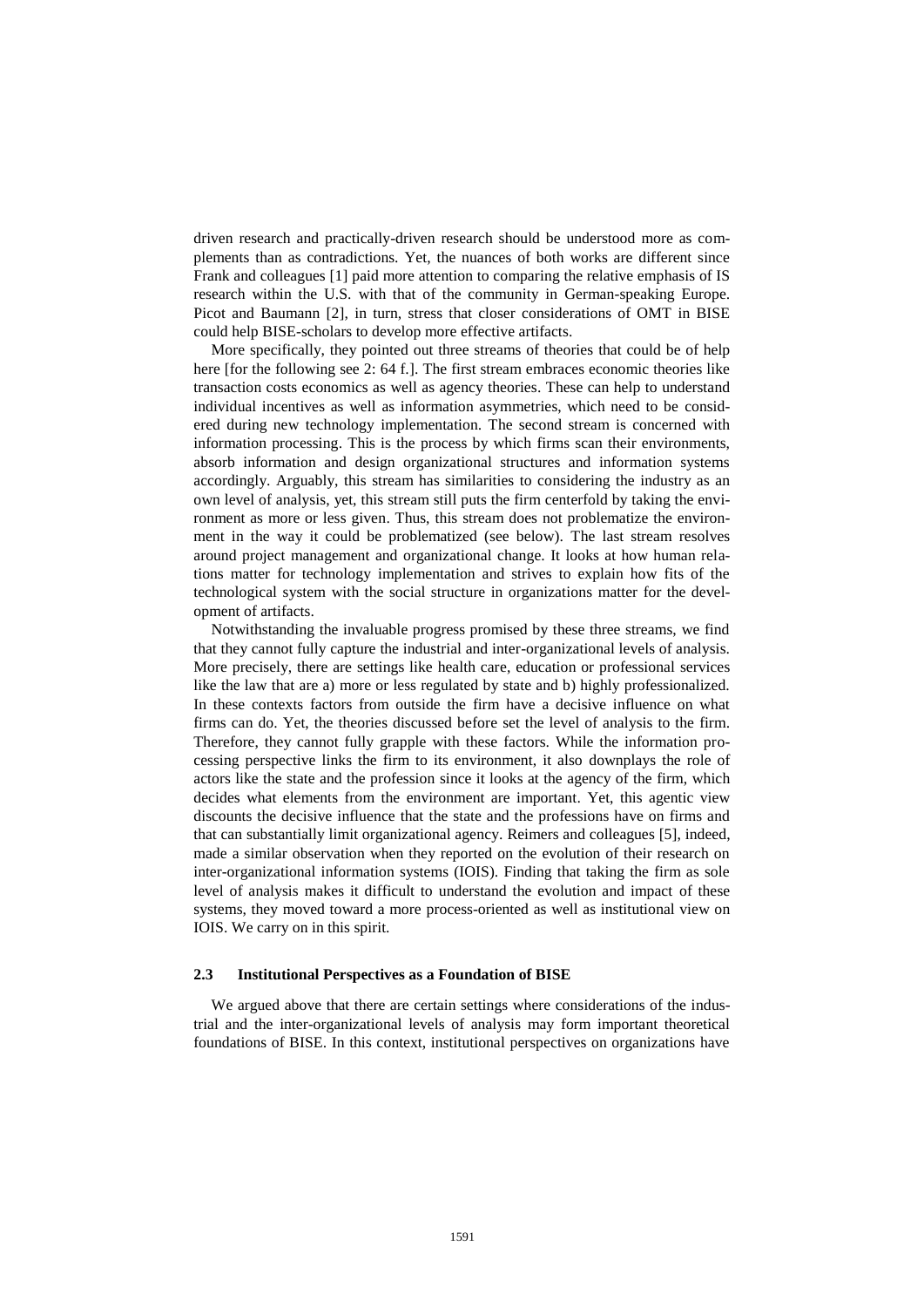proven invaluable to understand how organizations relate to their environment and what types of relations they may form with their stakeholders [20, 21].

We rely on what is called "institutional logics" and is best understood as widely shared and accepted ways of doing business in an industry [22]. For instance, the computer industry was once built on a supply chain logic, which later changed to a platform logic [23]. Similarly, the spread of open standards comprised a new logic in the software field [24]. In both examples selling platforms or developing applications that were interoperable with platforms or specific standards became widely shared ways to conduct business. Thus, it is important to acknowledge that logics are understood to exist at the industrial level (as in the aforementioned examples were firms from across different niches of the computer and software industries adjusted to the industry-level logics). However, logics can also materialize themselves on the level of inter-organizational relations in the shape of specific power structures [25, 26]. A good example for this is the spread of total quality management in American hospitals. In management research, Kennedy and Fiss [18] have shown that the rise of TQM constituted a new logic. Various health care providers adopted TQM and thus TQM became a widespread way to manage hospitals. This widespread acceptance for TQM prompted hospital managers to adopt specific TQM tools and adapt these to the relations that they had with medical professionals and other important stakeholders in that industry. Hence, the emphasis in the logics literature is on the context of technology adoption and development. Therefore, it is particularly viable lens to stress the importance of more levels of analysis than just the firm.

The difference between the institutional logics approach and the approaches discussed by Picot and Baumann [2] is that the former allows to theorize in a more finegrained manner *how* organizational environments matter and *which* factors are particularly important*.* Thus, this perspective forms an invaluable backdrop to develop artifacts that are supposed to be engineered for contexts such as health care, education or professional services where regulation and professional dominance are high. For instance, scholars on institutional logics have shown that institutional logics in health care typically grow inertial over time in contexts like the North-America [25-28] as well as Germany [29]. For instance, research in Canada found that doing business in Alberta's health care system demanded firms to deeply cooperate with the professions since regulation put the latter into a decisively central position [25, 26]. To illustrate that such observation are important for BISE, we venture next into a case study of BreatheCorp.

### **3 Data and Methods**

To exemplify our point that considerations of the industry as well as interorganizational level of analysis are important for BISE, we look at BreatheCorp. (synonym). BreatheCorp. is a multinational company that attempted to establish ventilation homes that were far-reachingly equipped with eHealth applications. We chose this case since eHealth applications form one of the most promising streams of work within the BISE community as well as for the fact that firms can only monetize on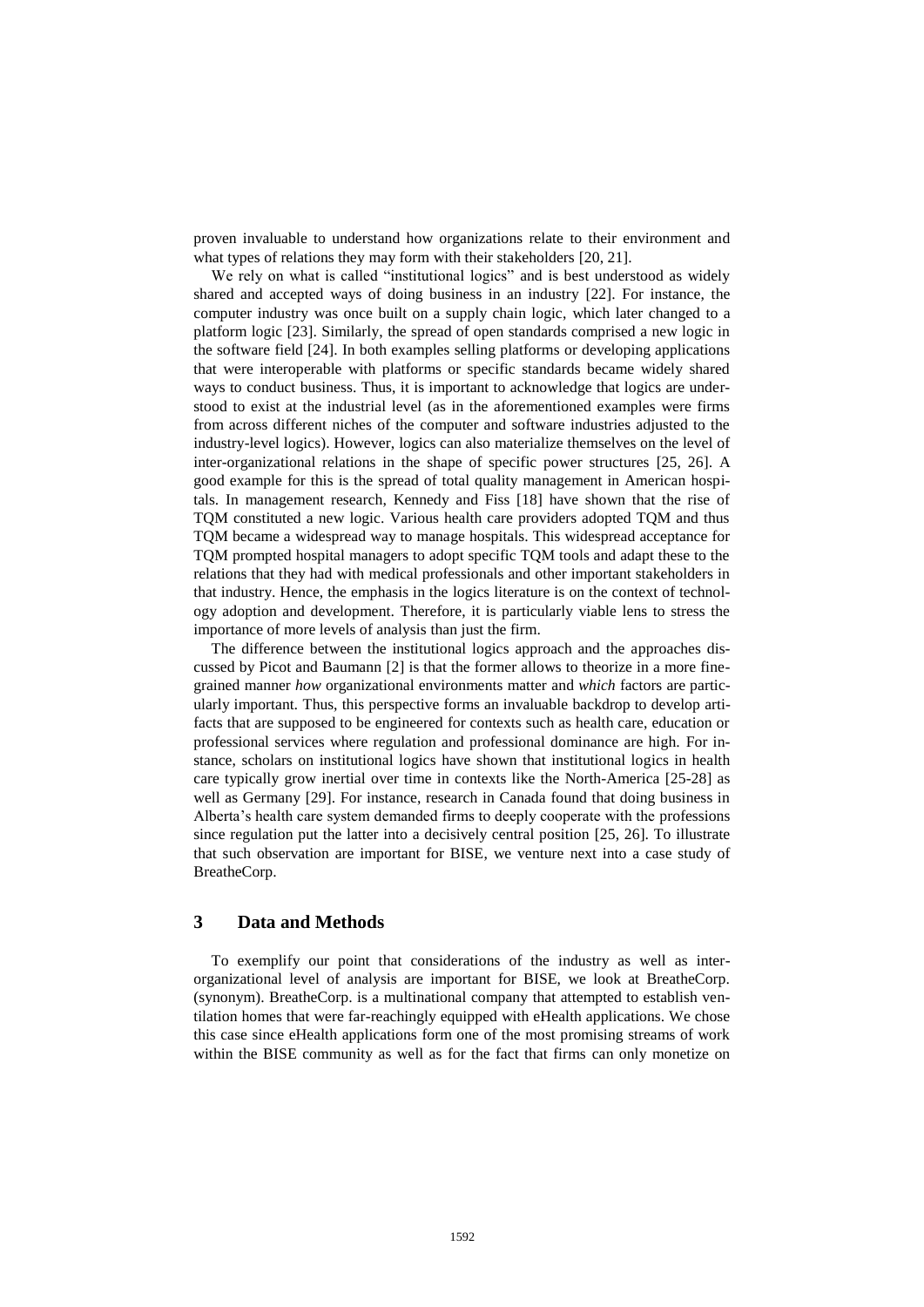these applications if they embed them into the highly regulated environment of health care.

To understand the BreatheCorp. case in more depth, we designed our research in two consecutive steps. First, we aimed to identify the organizational environment in German health care. To facilitate this aim, we hosted eight expert workshops (between 2011 and 2013) at our department where we discussed current developments in German health care on the industry-level. Workshop participants were usually about twenty to thirty decision makers from different health care organizations (including ministries, industry representatives and representatives from professional organizations). Decision makers at BreatheCorp. participated regularly and, sometimes, held presentations about their experiences in health care. We used this broad sampling of participants to develop a more or less 'objective' understanding of the different institutional logics on the level of the German health care system.

Second, to understand how these industry-level logics mattered for organizations, we chose BreatheCorp. and studied the firm via an intensive, in-depth case study [14]. This approach is appropriate in areas where existing knowledge is thin [30], which precisely is the case regarding links between OMT and BISE. We composed a dataset of about 3,000 pages including 32 interviews as well as archival data. Interviews were done between 2011 and early 2014 with key decision makers at BreatheCorp. We sampled on decision makers since this allowed us access to those persons, who would interact with important constituents from the organizational environment like the state or the medical profession. We used open, narrative interview techniques to guide our research as has been demonstrated as useful in information systems research [40]. We began by asking informants about how they acted in situations where they had to adapt BreatheCorp.'s services and information systems to the demands of actors like the state or the profession. We followed up on answers by asking for more details or interpretations of the informants of why, for instance, a situation went wrong. We augmented the interviews with real-time and archival material in order to check for the consistency across these sources. We stopped collecting data when we reached theoretical saturation [41]. BreatheCorp. was at no stage financially involved in this research. We knew the firm from an earlier research project that was funded by the BMBF. Yet, the research presented in this paper was done independently of that project.

We applied established methods of inductive reasoning used in both information systems research [31] and in management theory [32] to develop our argument. We read all the data material and used Atlas.ti for a first, tentative coding. We assigned very descriptive codes to strings of data material. We then systematized these codes by displaying the relationships among the topics of the codes (if existent) in Microsoft OneNote®. So, if there was a code that described that the statutory health insurance applied certain arguments to negotiate a price to reimburse IT-based ventilation care provided by BreatheCorp. and there was another code showing that medical professionals were important because they would have to use information technology in order to prove such services, both codes indicated how BreatheCorp's IT-based services depended on the organizational environment. We sought to trace out such relations in our codes to find out higher level abstractions.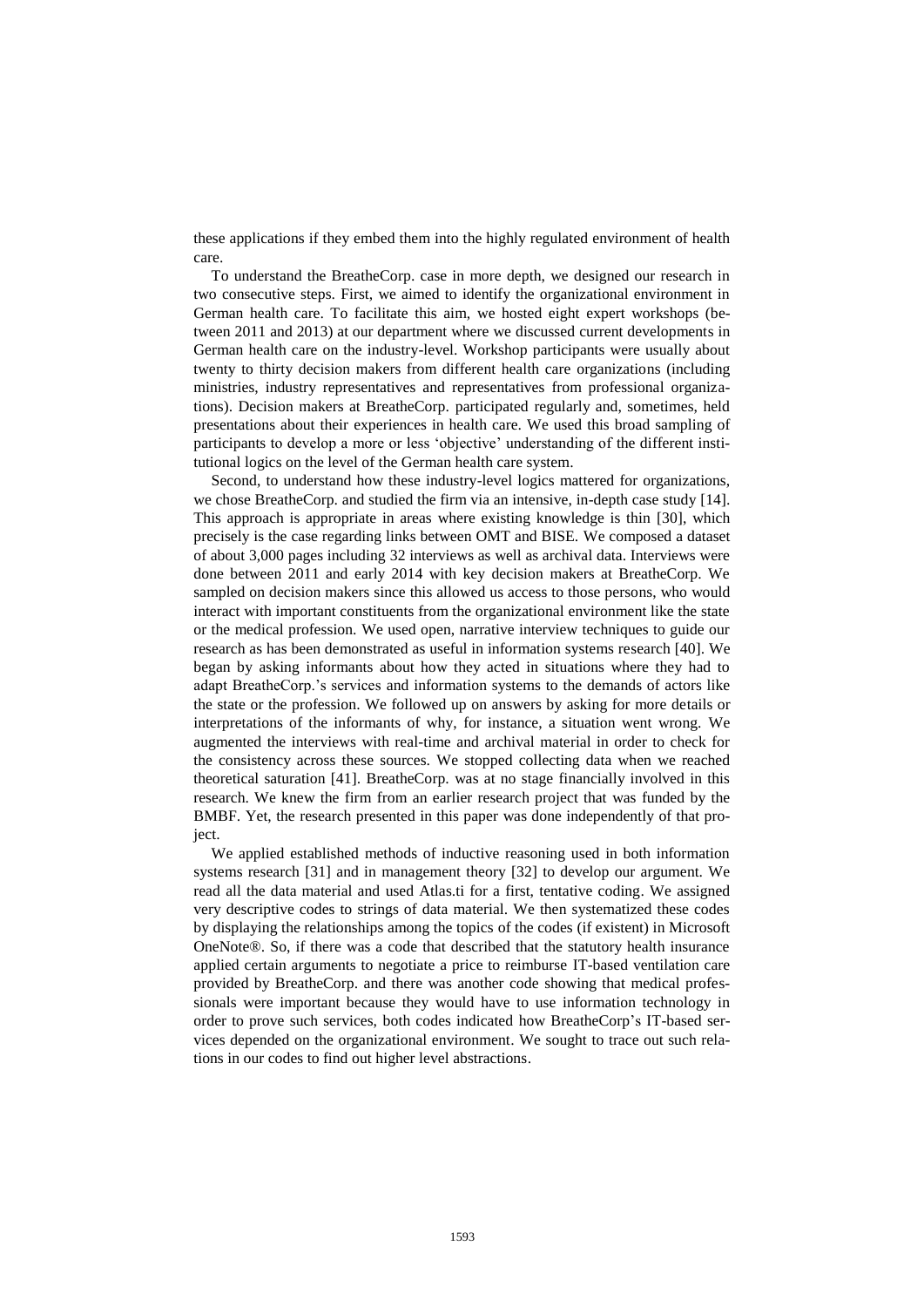# **4 Findings**

To show that the institutional environment matters for the development of eHealth applications, we discuss our findings in three steps: First we describe the institutional logics existing in German health care, second we show how these affect economic decisions on the firm-level and third we discuss how this complexity affects efforts of network-wide IT-integration.

#### **4.1 Institutional Logics in German Health Care**

Through the workshops mentioned above we were able to trace out a particularly challenging aspect related to the institutional environment, in which firms in German health care act: This sector is characterized by a mélange of different principles to govern exchange relationships ("institutional logics") that are defined either by the state or the medical profession. The "Gesundheitssystem-Modernisierungsgesetz" formulated in 2000 incentivized the use of digital technologies to improve patient care and to open the sector to third-party providers, who could act as coordinators of health care. The state also re-adjusted parts of the financial resource flows that would traditionally be assigned to the medical profession through the "Kassenärztliche Vereinigung" and used this money to incentivize providers like BreatheCorp. to enter the German health care sector. However, the co-existence of different regulations made the health care sector much more complex than traditional markets. Yet, many participants of our workshops, including BreatheCorp., perceived of the possibilities to enter the German health care sector field as a third-party provider as a major opportunity. Therefore, we followed-up on BreatheCorp. and attempted to understand how the institutional setup in German health care affected BreatheCorp.'s efforts to establish ventilation care home that were far-reachingly equipped with eHealth applications.

#### **4.2 Firm-Level Uncertainty as an Outcome of Institutional Logics**

When BreatheCorp. entered the German health care field, it quickly realized that the sustainability of its business model was highly uncertain. Our study suggests that this uncertainty on the firm-level is rooted in the existence of different institutional logics. This finding advances Picot and Baumann's [2] argument inasmuch as they do point out that organizations oftentimes face uncertainty. However, the origins of uncertainty remain underexplored in its own right. In turn, our study allows us to link uncertainty to the level of the health care sector where different frames of reference – i.e. prescribed by the state and the profession – were simultaneously relevant for BreatheCorp.

More specifically, BreatheCorp. had to make major initial investments into network-relations and information technology. However, legal regulations that would provide certainty about the amortization of these investments were missing. For instance, BreatheCorp.'s eHealth-based ventilation care services could not be integrated into the catalogue of services, which the statutory health insurance reimburses. Thus,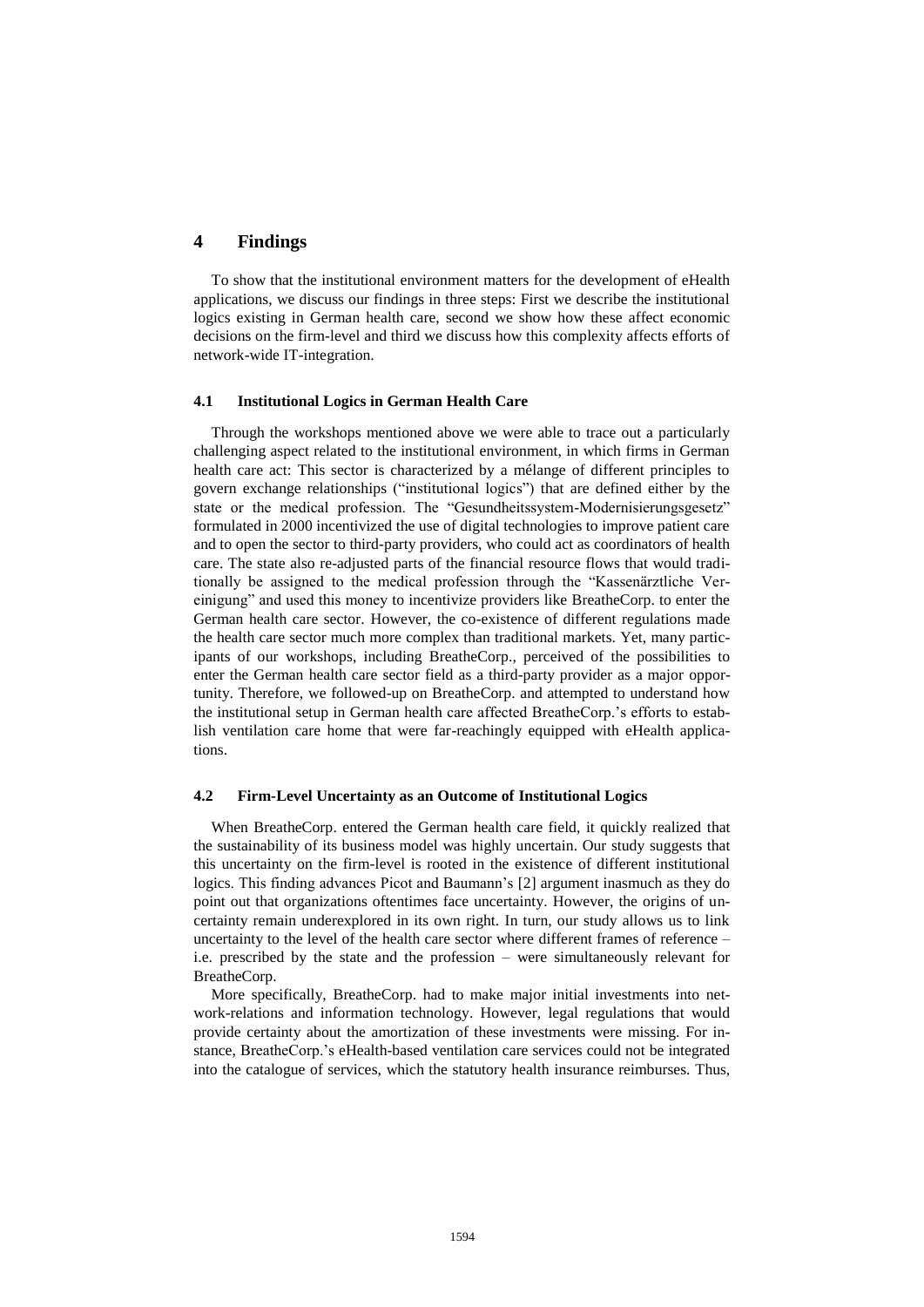BreatheCorp.'s services could not be reimbursed by a health insurance fund on a standard legal basis ("Regelversorgung"). Instead, BreatheCorp. had to negotiate the reimbursement of every single patient with his (her) health insurance fund. Thus, the company had to take major risks once it invested into the development of its health care services. Analytically, these risks were not given but *caused* by regulations of the level of the health care sector.

A second important aspect that related to BreatheCorp.'s investment decisions was the strong legitimacy that statutory health insurance organizations ascribed to low cost care providers. Health care funds usually pitch care providers like BreatheCorp. with the prices set by low cost care providers since statutory health insurance organizations themselves underlie economizing pressures. Such pitching hit BreatheCorp. hard because BreatheCorp. aimed to provide high quality care. However, standards to define levels of service quality and to thus differentiate BreatheCorp. were missing as were templates to accredit BreatheCorp.'s services or to provide personnel training programs for nurses that would allow BreatheCorp. to differentiate itself from low cost care providers. Health insurance organizations thus put BreatheCorp. into the same category as low cost care providers, which intensified the competition among BreatheCorp. and them.

This stands in sharp contrast to the demand to make long-term investments in order to develop eHealth concepts and to align human and technological resources. For instance, BreatheCorp had to develop specific training programs for its nursing staff so that it would appropriately use information technology. Moreover, BreatheCorp. made noteworthy financial commitments by buying or renting nursing homes for ventilation care and equipping these with information technology. These were necessary to signal credibility and reliability to health insurance funds since "negotiating with them [health insurance funds and their medical review board] before already having bought a nursing home for the patients is out of question" (interview). Second, further investments were necessary to set up the training program for the nursing staff and quality management systems, which were considered central to signal BreatheCorp.'s medical quality to referring physicians. These would be the ones who assign patients to BreatheCorp.'s ventilation homes. Lastly, BreatheCorp. had to invest into setting up in-house standards for care, documentation and administration that met the high-levels of formal requirements inflicted upon BreatheCorp. by health insurance funds since "health insurance funds (…) have considerable interests in quality [management systems] to induce and foster comparability" (interview).

Taken together, we documented empirical material that showed how the institutional environment placed constraints on BreatheCorp., which withdrew the certainty that would secure long-term investments. Thus, in this section we strived to highlight how the industrial-level context of the organizational environment causes uncertainty on the firm-level.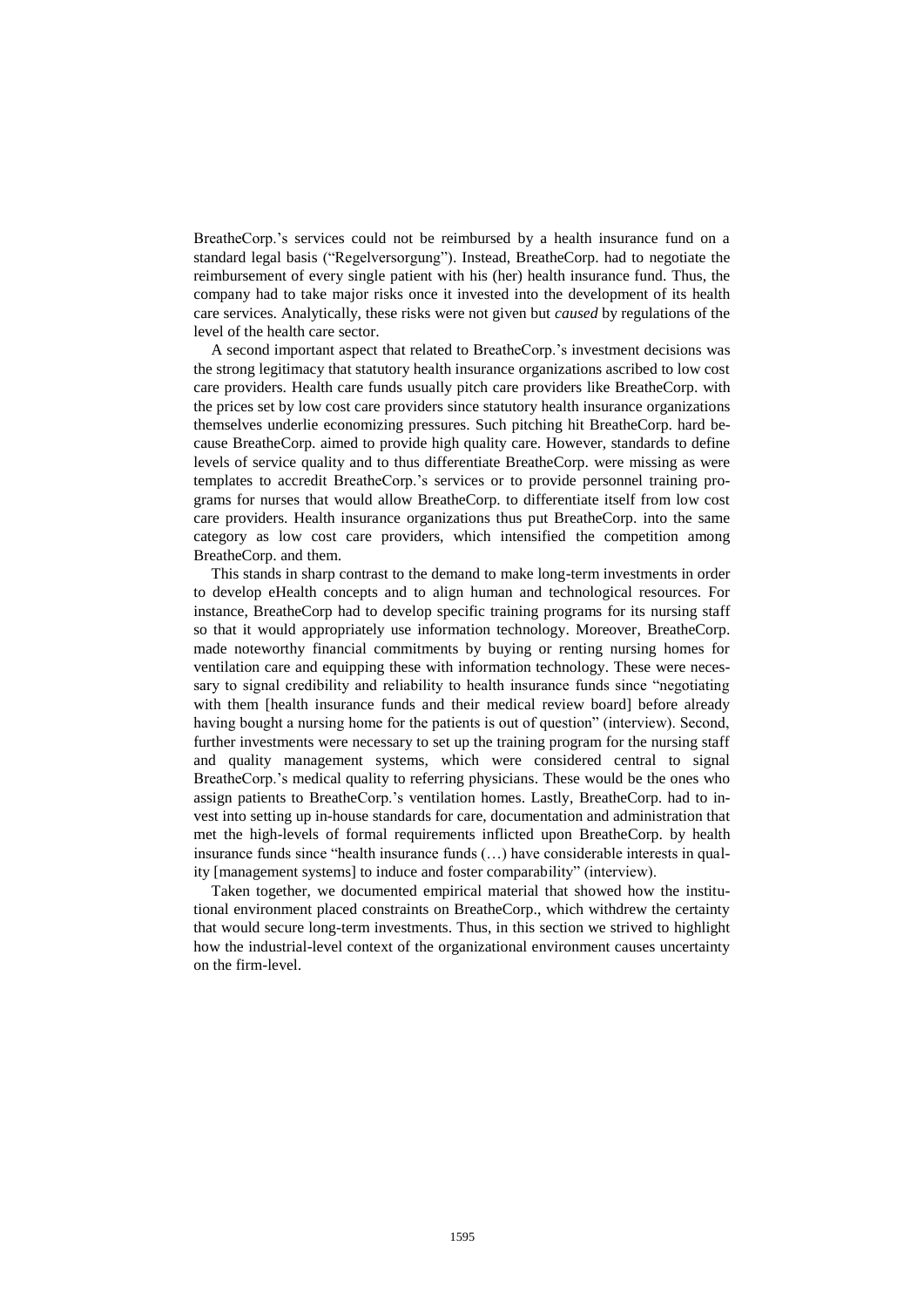#### **4.3 Institutional Logics and the Formation of an Inter-Organizational Network**

A second aspect mentioned by Picot and Baumann [2] is the context of ITimplementation within organizations. According to them, theorizing context can enhance BISE through looking at how theories of human relations matter for the course of IT-implementation processes. To extend their work, we look at the interorganizational context as well and set this into relation with the overall professional context of German health care.

BreatheCorp. had to proceed in IT-implementation in two different ways. First, it was crucial to establish an integration of different social and technical processes within the cooperation network and, second, it was evenly crucial to provide interoperable IT-solutions. For instance, since pneumologist treat patients with lung problems, these medical professionals would be the ones to assign patients to BreatheCorp.'s ventilation homes. Therefore, they often expressed specific expectations at BreatheCorp. to use specific ventilation devices that the medical professionals would trust and use themselves. Otherwise many pneumologists would not assign a patient to BreatheCorp.'s ventilation homes. In accordance, specific devices demand specific training so that nurses had to be trained to properly use the ventilation devices. Thus, investments in technology, processes and staff were interdependent and "aimed at accommodating the referring physicians in order to facilitate and ensure a smooth collaboration" (interview). This quote indicates how the professional dominance of German health care played an important role for how inter-organizational relations could be formulated.

A second important finding related to the formation of BreatheCorp.'s interorganizational network. We found considerable efforts to persuade and acquire referring physicians as well as health insurance funds as key opinion leaders. Over time, several network relationship management activities were implemented. Examples for these are regular round tables and workshops in order to integrate the key stakeholders and to boost the network's performance. A last important factor is that network integration also meant adjusting practices of generating and sharing interorganizational knowledge to the social and technological infrastructures of BreatheCorp.'s ventilation homes. This meant changing routines to document, evaluate and share information on medical treatments. As a first step, novel technologies were implemented, however, it was described to us that implementing novel technologies into patient care was a major problem. Institutional factors inhibited that technology was used in the way as it was envisioned. Specifically, standardized documentation was, in principle, central but this has never been asked from medical professionals before. This is strikingly important because it relates to the topic of interorganizational SOPs as well as inter-organizational documentation standards. In health care, such standards are important, yet nascent. Moreover, given that such standards demand not only integration of organizational processes but processes in different sectors of health care delivery, it made the management of this integration decisively difficult. Hence, practice divergence existed since professional autonomy suggested idiosyncratic documentation of medical treatments.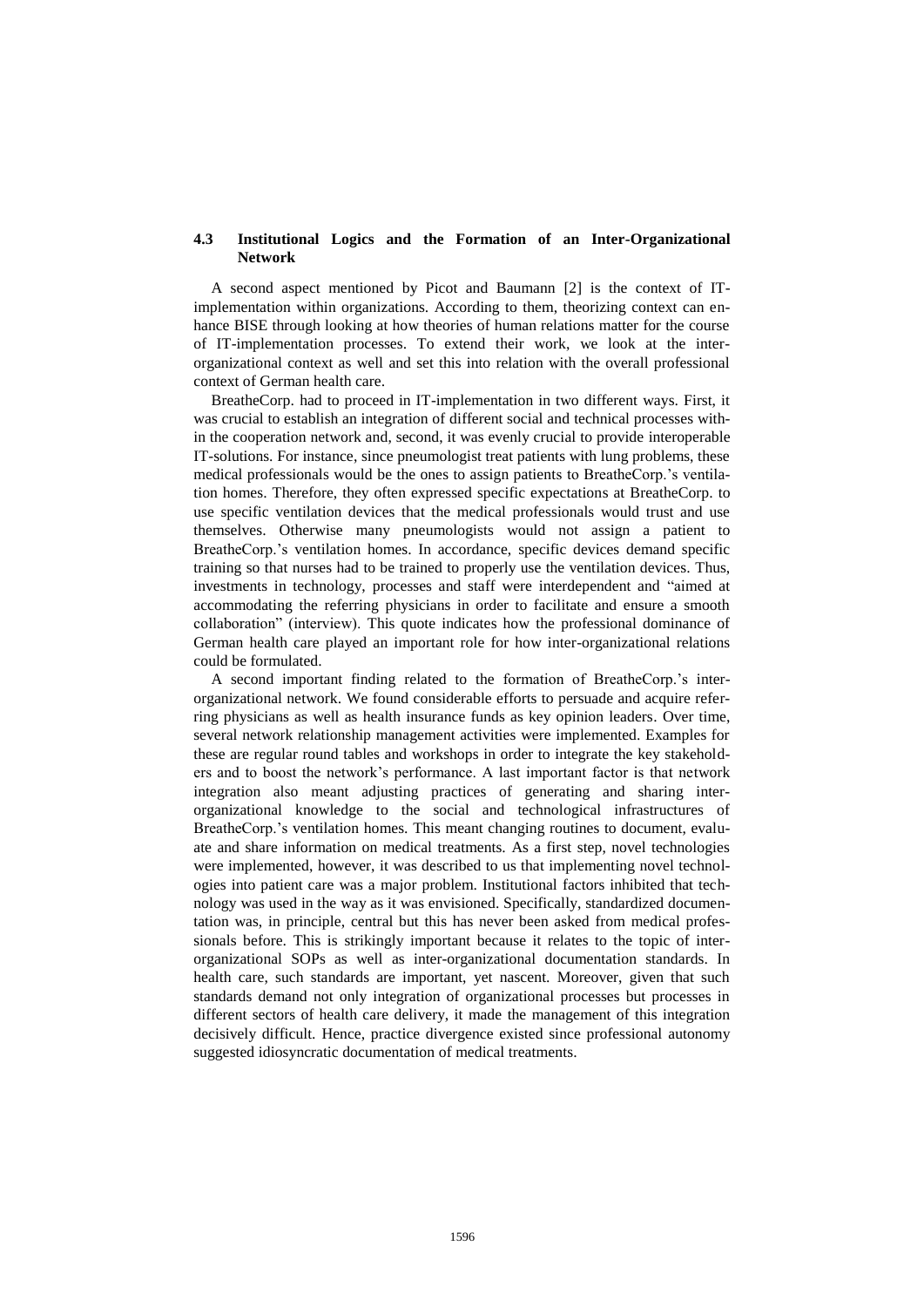Cumulatively, we suggest that these inter-organizational factors are also related to the mélange of different institutional prescriptions that reside on the level of the health care sector. Yet, whereas the prescriptions of the state mainly relate to how firm-level uncertainty unfolds, prescriptions of professional autonomy highlight how BreatheCorp.'s design of inter-organizational relations was determined by the medical professions, or, as one informant said, "no, really, in *that* field we just do as *they* say" (interview).

# **5 Discussion**

We set out to explore how considerations of OMT could inform BISE. Therefore, we drew on Picot and Baumann's [2] piece that sketched several areas for mutual enhancement between both disciplines and which highlighted how considerations of the organizational context, largely a domain of OMT, could inform the development of artifacts, largely a domain of BISE. Through our empirical study of BreatheCorp., a multi-national company, which entered into the field of eHealth-based ventilation care services in Germany, we were able to define further areas where OMT can be used to formulate the theoretical foundations of BISE (see below). What we did *not* do in this paper is to develop artifacts. We considered our point to be of fundamental theoretical nature so that an application of our thoughts would have overloaded this piece. However, this is an important area for future scholarly inquiry.

We offer three important enhancements of Picot and Baumann's [2] argument and a fourth enhancement relating to the study of IOIS by Reimer and colleagues [5]. First, we raise the industry, sector or the "organizational field" [33] as an important level of analysis. In contrast, Picot and Baumann [2] evoked three stream of theories – coordination theories, information processing theories and change management – that are mainly concerned with how organizational context can enhance BISE. Arguably, information processing theory takes the environment into consideration since it emphasizes how organizations scan their environments. However, this theory starts with the existence of an uncertain situation and cannot explain its origins. In turn, our consideration of the existence of different institutional logics allowed us to anchor uncertainty in an endogenous explanation that contextualizes the existence of uncertainty within the larger social structures of a sector.

Second, we evoke the inter-organizational context as an important level of analysis. Largely patterned by how the professional dominance in German health care grants power to medical professionals, our study shows that this is an important level to consider once scholars venture into the development of artifacts. We do not intend to say that scholarship has been unaware of this level. Instead, we suggest that scholarship needs to closely consider the relationships that reside on this level, especially in medicine. Since we see a surge of interest into eHealth applications within the BISE discipline, BISE also has substantial potential to contribute to improving patient care. However, if power structures like the ones inherent to relationships of private providers and medical professionals remain unconsidered, it is likely that ineffective artifacts will be developed. Research has already documented that the non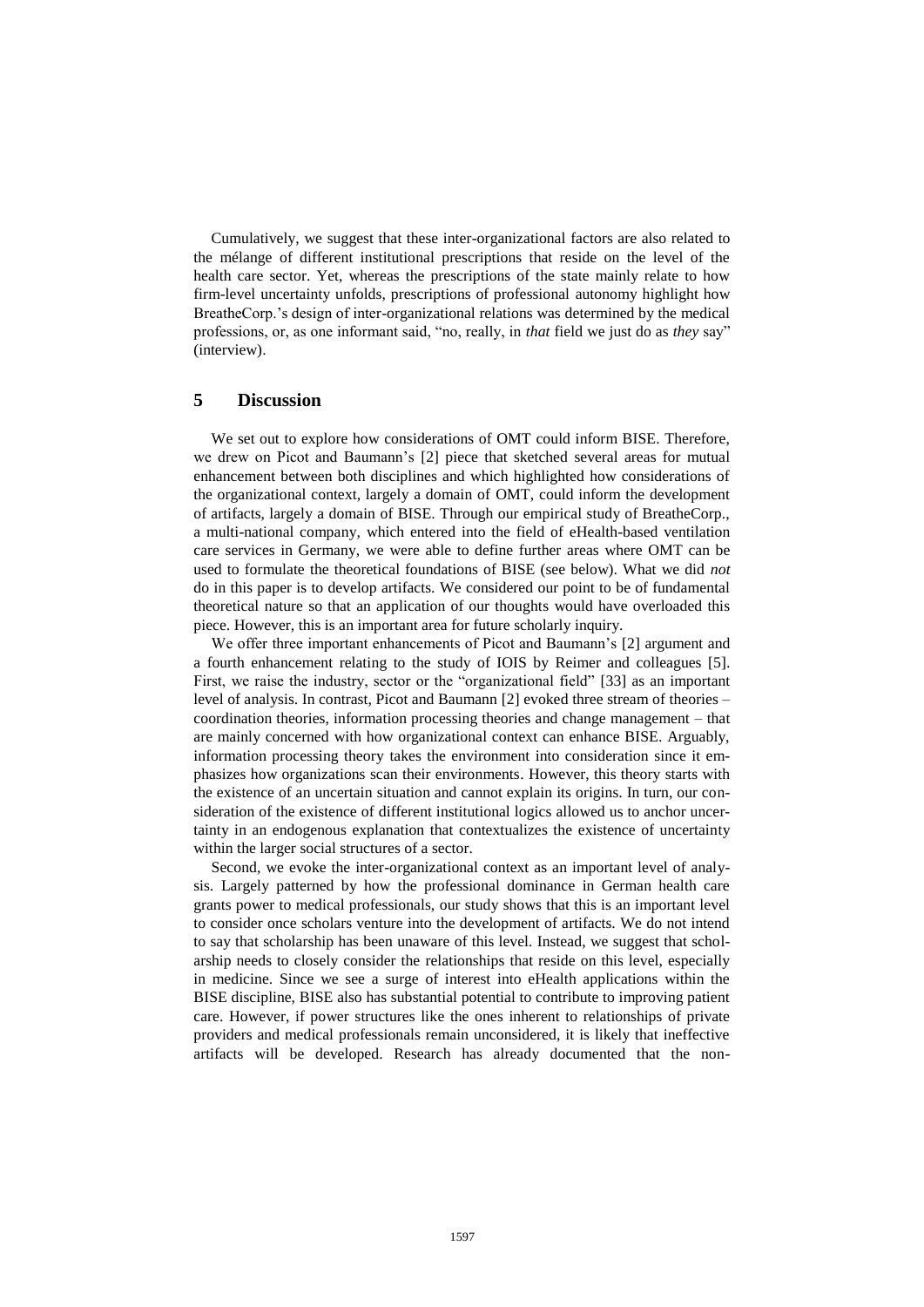consideration of these relationships causes user resistance in health care [15] and other settings [34].

Third, Picot and Baumann [2] did not look into specific methods that could be used to elaborate on linkages among OMT and BISE. In fact, "the question how to conduct this kind of analysis is still more an art than a science" [2: 67]. Our analysis showed that qualitative methods have substantial potential to provide the adequate methodologies to explore and advance the links among OMT and BISE. Since mutual considerations of OMT and BISE are the exception rather than the norm, such theorybuilding arguments are probably best suited to be used in the field right now. This may, however, change if the linkage among both fields grows stronger and develops into a stream of research that allows the formulation of more precise models and hypothesis to test [30]. Yet, his may be one avenue for further research to explore.

The fourth contribution of our work relates more to the study of IOIS as proposed by Reimers and colleagues [5]. Through their work on IOIS in health care, they found that considerations of different levels of analysis, processes of IOIS development and change as well as understanding the role of specific contexts are paramount to understand IOIS. We concur and add that our study treats context as less homogenous. Instead, our study showed a situation where such contexts may be torn apart since regulations may contradict each other or several relationship structures demand businesses to make far-reaching compromises. Therefore, our study shows that scholars interested in the role of context for IOIS should be alert to situations where contexts can be fuzzy, ill-defined or contested. Since such situations may have important implications for how IOIS form and are changed, further research in this domain may be important both for theory-interested IS research as well as the development of artifacts, which suit such situations

So, how is research that links OMT and BISE to proceed? We propose several avenues. First, in extending Picot and Baumann [2], who focused on economic and strategic theories to inform BISE, our background came from a more sociological angle, i.e. neo-institutional organization theory. However, with that the two most broad categories of OMT are basically covered inasmuch as their potential to inform BISE has been recognized. Thus, we believe that research can begin to actually develop artifacts that are both practically motivated and theoretically informed. For instance, major potentials lie in agile engineering methods were early stages of artifact development should be dedicated to uncovering the different institutional backgrounds, which guide different constituents. Disclosing such different backgrounds will be instrumental to develop artifacts that are in consent with users. Second, through the development of such artifacts, theories will ideally be advanced as well. The rationale is that paying close attention to how artifacts become (not) used in practice will allow BISE to contribute to OMT by checking appliance in practice with theoretical prescriptions. Accordingly, this may also contribute to advancing knowledge towards more formalized, testable models and hypothesis. Third, in conjunction with two, we believe that both fields need to move stronger towards process research designs [32, 35, 36]. Process study designs account for time inasmuch as they draw on real-time data in order to avoid retrospection bias inherent to only interviews [37] by incorporating either interviews over time about real-time events, and/ or observational data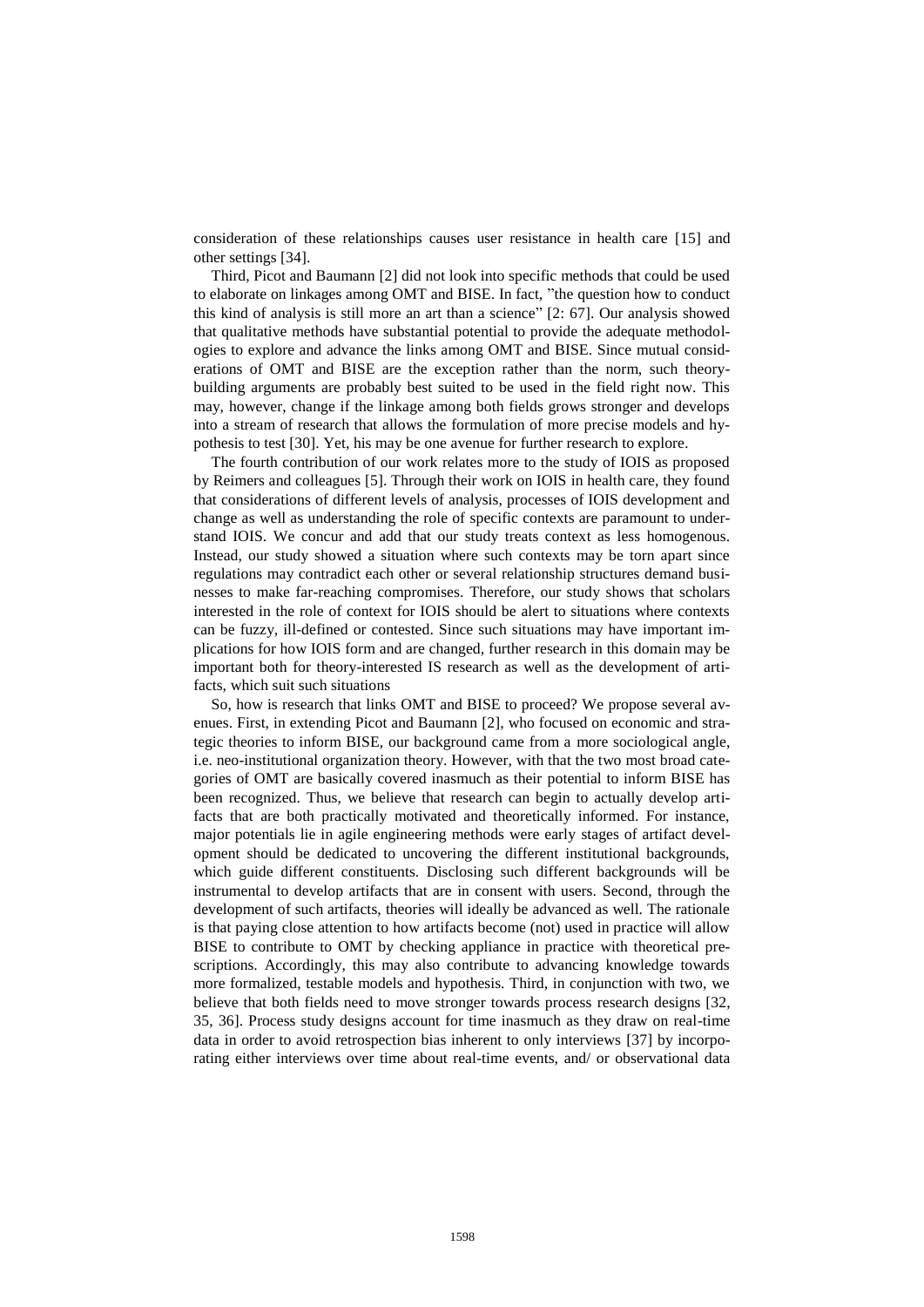and/ or archival data [32]. If process is taken seriously in research designs, we believe both fields will be well-equipped to contribute to better applications engineered for societal improvements.

Of course, our study underlies some important limitations. Since we purposefully sampled on German health care, one may argue that our findings only apply to this context. We concur, to some degrees, but our choice was motivated by the aim to extend Picot and Baumann's [2] argument (see above). Therefore, German health care was an ideal setting to point out the importance of institutional environments for firmlevel decisions. Also, the practical relevance of eHealth for both practice and the BISE discipline corroborate the importance of our choice. Yet, less institutionalized fields like in other industries could display less influences from the field on the firm and future research could differentiate among degrees of institutional influences on firm-decisions to advance links among OMT and BISE. Firm size may also be an argument but as we were impressed that even a powerful player like BreatheCorp. was subject to strong institutional influences, we would suspect that smaller firms are even more subject to these streams of influence. However, we could not entirely control for this so future research could explore this linkage. Lastly, network position was special in our case as BreatheCorp. entered the health care sector from the outside. We could not control for whether a firm from within the health care sector would have faced the same challenges. Yet, we believe that this limitation does not render our overall argument that institutions matter for BISE obsolete since this is a more fundamental, theoretical point. The interesting question for future research would thus be whether institutions matter more or less once an insider from the industry is under scrutiny or not.

## **References**

1. Frank, U., Schauer, C., Wigand, R.T.: Different Paths of Development of Two Information Systems Communities: A Comparative Study Based on Peer Interviews. Communications of the Association for Information Systems 22, 391-412 (2008).

2. Picot, A., Baumann, O.: The Relevance of Organization Theory to the Field of Business and Information Systems Engineering. Business and Information Systems Engineering 1, 62-69 (2009).

3. Gregor, S., Hevner, A.R.: Positioning and Presenting Design Science Research for Maximum Impact. MIS Quarterly 37, 337-A336. (2013).

4. Pentland, B.T., Feldman, M.S.: Designing Routines: On the Folly of Designing Artifacts, while Hoping for Patterns of Action. Information and Organization 18, 235-250 (2008).

5. Reimers, K., Johnston, R., Klein, S.: The Difficulty of Studying Interorganisational IS Phenomena on Large Scales: Critical Reflections on a Research Journey. Electron Markets 20, 229-240 (2010).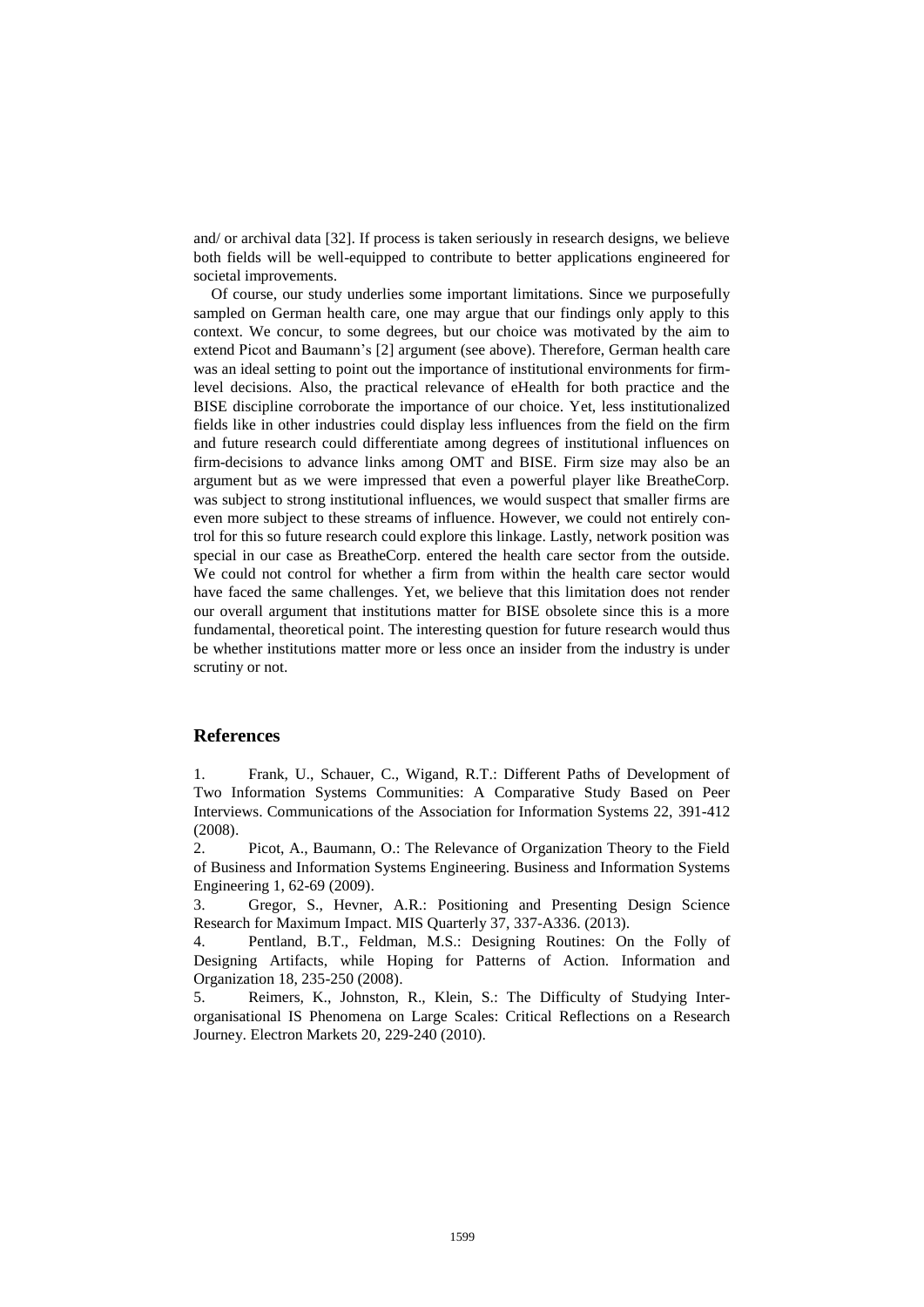6. Van de Ven, A.H.: Running in Packs to Develop Knowledge-Intensive Technologies. MIS Quarterly 29, 365-377 (2005).

7. SVR: Coordination and Integration – Health Care in an Ageing Society. SVR, Available online at:

http://www.svr-gesundheit.de/fileadmin/user\_upload/Gutachten/2009/

 $KF$  engl final.pdf (2009).

8. SVR: Competition at the Interfaces between inpatient and outpatient Healthcare. SVR, Available online at http://www.svrgesundheit.de/fileadmin/user\_upload/Gutachten/2012/

Kurzfassung-eng\_formatiert.pdf (2012).

9. Accenture: Making the Case for Connected Health: Accenture Study Explores the Future of Integrated Healthcare Delivery. Accenture (2012).

10. BITMI: IT im Gesundheitswesen. Bundesverband IT-Mittelstand e.V., Aachen, Germany. Available online at: http://www.bitmi.de/custom/download/ dossier\_it\_gesundheitswesen\_1259145454.pdf (2009).

11. PWC: Der Wertbeitrag der IT zum Unternehmenserfolg. PricewaterhouseCoopers AG WPG; Available online at: www.pwc.de/de/consulting/it/assets/PwC-Studie\_Wertbeitrag.pdf, Stuttgart (2008).

12. BITKOM, Fraunhofer-ISI: Gesamtwirtschaftliche Potenziale intelligenter Netze in Deutschland, Berlin & Karlsruhe; available online at: http://www.bitkom.org/60376.aspx?url=Studie\_Intelligente\_Netze(2).pdf&mode=0& b=Publikationen&bc=Publikationen%7cStudien+%26+Grundsatzpapiere (2012).

13. Lluch, M., Abadie, F.: Exploring the Role of ICT in the Provision of Integrated Care—Evidence from Eight Countries. Health Policy 111, 1-13 (2013).

14. Yin, R.K.: Case Study Research. Design and Methods. Sage, Los Angeles, London, New Delhi, Singapore, Washington D.C. (2009).

15. Lapointe, L., Rivard, S.: A Multilevel Model of Resistance to Information Technology Implementation. MIS Quarterly 29, 461-491 (2005).

16. Teo, H.H., Wei, K.K., Benbasat, I.: Predicting Intention to Adopt Interorganizational Linkages: An Institutional Perspective. MIS Quarterly 27, 19-49 (2003).

17. Rai, A., Tang, X.: Research Commentary—Information Technology-Enabled Business Models: A Conceptual Framework and a Coevolution Perspective for Future Research. Information Systems Research; available as article in advance here: http://pubsonline.informs.org/doi/abs/10.1287/isre.2013.0495 (2014).

18. Kennedy, M.T., Fiss, P.C.: Institutionalization, Framing, and Diffusion: The Logic of TQM Adoption and Implementation Decisions among U.S. Hospitals. Academy of Management Journal 52, 897-918 (2009).

19. Orlikowski, W.J., Barley, S.R.: Technology and Institutions: What Can Research on Information Technology and Research on Organizations Learn from Each Other? MIS Quarterly 25, 145-165 (2001).

20. Greenwood, R., Diaz, A.M., Li, S.X., Lorente, J.C.: The Multiplicity of Institutional Logics and the Heterogeneity of Organizational Responses. Organization Science 21, 521-539 (2011).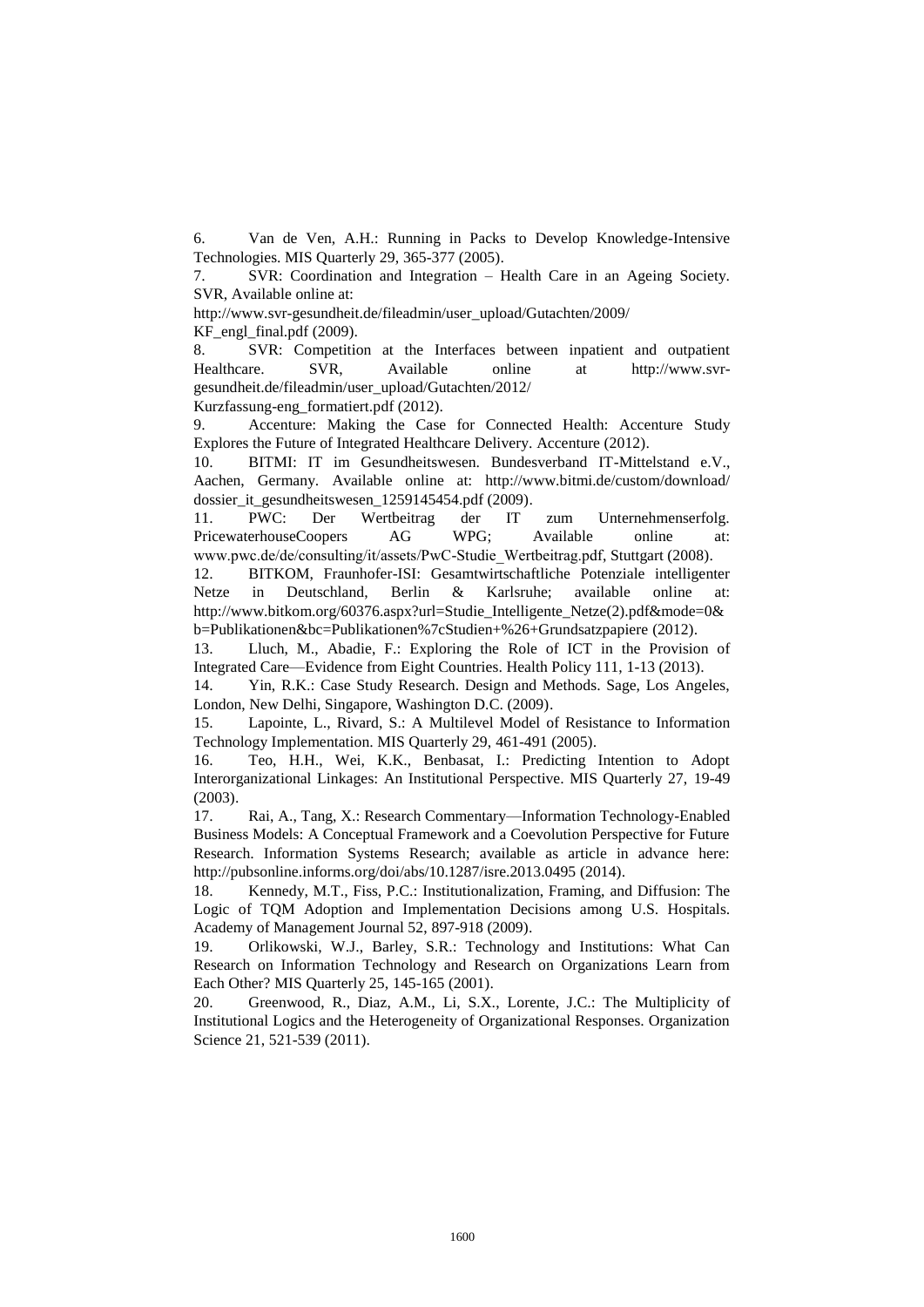21. Meyer, J.W., Rowan, B.: Institutionalized Organizations: Formal Structure as Myth and Ceremony. American Journal of Sociology 83, 340-363 (1977).

22. Thornton, P.H., Ocasio, W., Lounsbury, M.: The Institutional Logics Perspective: A New Approach to Culture, Structure and Process. Oxford University Press, Oxford (2012).

23. Gawer, A., Phillips, N.: Institutional Work as Logics Shift: The Case of Intel's Transformation to Platform Leader. Organization Studies (2013).

24. Garud, R., Jain, S., Kumaraswamy, A.: Institutional Entrepreneurship in the Sponsorship of Common Technological Standards: The Case of Sun Microsystems and Java. Academy of Management Journal 45, 196-214 (2002).

25. Reay, T., Hinings, C.R.: The Recomposition of an Organizational Field: Health Care in Alberta. Organization Studies 26, 351-384 (2005).

26. Reay, T., Hinings, C.R.: Managing the Rivalry of Competing Institutional Logics. Organization Studies 30, 629-652 (2009).

27. Goodrick, E., Reay, T.: Constellations of Institutional Logics: Changes in the Professional Work of Pharmacists. Work and Occupations 38, 372-416 (2011).

28. Dunn, M.B., Jones, C.: Institutional Logics and Institutional Pluralism: The Contestation of Care and Science Logics in Medical Education, 1967-2005. Administrative Science Quarterly 55, 114-149 (2010).

29. Wendt, C.: Krankenversicherung oder Gesundheitsversorgung? Gesundheitssysteme im Vergleich VS, Verlag für Sozialwissenschaften, Wiesbaden (2009).

30. Edmondson, A.C., McManus, S.E.: Methodological Fit in Management Field Research. Academy of Management Review 32, 1155-1179 (2007).

31. Leonardi, P.M.: Innovation Blindness: Culture, Frames, and Cross-boundary Problem Construction in the Development of New Technology Concepts. Organization Science 22, 347-369 (2011).

32. Langley, A.: Strategies for Theorizing from Process Data. Academy of Management Review 24, 691-710 (1999).

33. DiMaggio, P.J., Powell, W.W.: The Iron Cage Revisited: Institutional Isomorphism and Collective Rationality in Organizational Fields. American Sociological Review 48, 147-160 (1983).

34. Heracleous, L., Barrett, M.: Organizational Change as Discourse: Communicative Actions and Deep Structures in the Context of Information Technology Implementation. The Academy of Management Journal 44, 755-778 (2001).

35. Langley, A., Abdallah, C.: Templates and Turns in Qualitative Studies of Strategy and Management. In: Bergh, D., Ketchen, D. (eds.) Research Methodology in Strategy and Management, Vol. 6, pp. 201-236. Emerald Group Publishing, Bingley (2011).

36. Smith, A.D.: From Process Data to Publication. Journal of Management Inquiry 11, 383-406 (2002).

37. Alvesson, M.: Beyond Neopositivists, Romantics, and Localists: A Reflexive Approach to Interviews in Organizational Research. Academy of Management Review 28, 13-33 (2003).